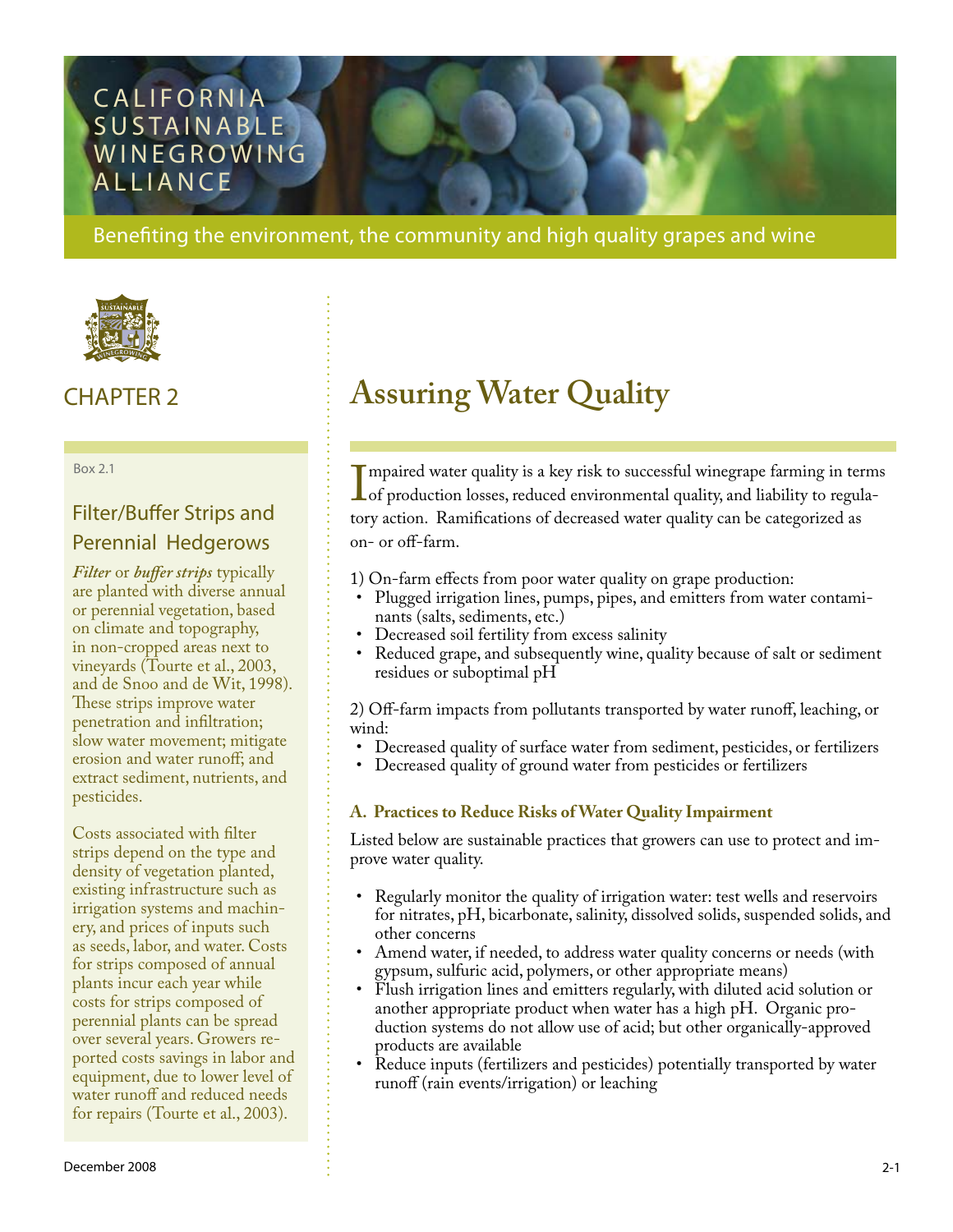#### Box 2.1 (Continued)

However, growers planting filter strips on productive land experienced loss of income. (See UC Davis Cost and Return Studies at [http://coststudies.ucdavis.](http://coststudies.ucdavis.edu/current.php) [edu/current.php.](http://coststudies.ucdavis.edu/current.php)) Importantly, reported costs and benefits do not apply to every grower and depend on local farm characteristics.

A *hedgerow* is a 'living fence' planted with perennial trees, shrubs, or grass. Hedgerow vegetation is diverse and is typically selected subject to its suitability to the local climate and topography (Tourte et al., 2003). Hedgerows have different functions including decreasing water runoff, increasing water penetration and infiltration, reducing erosion by water and wind, attracting beneficial insects, and beautifying the landscape. Wind protection by hedgerows also may increase productivity (Tourte et al., 2003). For some growers, productive land was used for planting hedgerows. In addition, hedgerows may attract arthropod and vertebrate pests. Costs associated with hedgerows depend on the type and density of planted vegetation, existing farm infrastructure such as irrigation systems and machinery, and prices of inputs such as plants, labor, and water. (See UC Davis Cost and Return Studies at [http://coststudies.ucdavis.](http://coststudies.ucdavis.edu/current.php) [edu/current.php.](http://coststudies.ucdavis.edu/current.php))



- Use conservation practices which retain soil and prevent, divert, and/or slow and extract pollutants from water runoff (see **Box 2.1**):
	- <sup>o</sup> Filter or buffer strip: strip of dense grass or other vegetation between vineyards and waterways that slows water runoff and extracts sediment and other contaminants
	- $\rm ^o$  Perennial hedgerows: planted vegetation, similar to a filter strip but usually with larger plants like a "living fence," that has various functions noted in **Box 2.1**
	- <sup>o</sup> Sediment basin: an embankment, spillway, or release structure at the bottom of a sloped vineyard that collects and retains water runoff until sediment settles out before the drainage enters a swale or waterway
	- ° Straw bale: a straw barrier used to prevent erosion
	- <sup>o</sup> Fabric or plastic materials: strong plastic or filter fabric that can be used to retain soils and prevent erosion
	- <sup>o</sup> Grassed waterways and alleys
	- <sup>o</sup> Cover crops (characterized in next chapter)

#### **B. Support for Implementing Water Quality Protection Methods: EQIP Cost-Sharing**

The United States Department of Agriculture Natural Resources Conservation Service (NRCS) offers cost-share assistance through its Environmental Quality Incentives Program (EQIP) to support eligible landowners wanting to implement practices for protecting water, soil, air, and wildlife resources. Through its regional staff and programs, NRCS supports the adoption of sustainable practices by winegrape and other producers or landowners. The following is a partial list of practices and approximate payment rates potentially funded through EQIP. Growers should contact county NRCS offices for updated cost-share opportunities for these and other practices ([http://www.](http://www.nrcs.usda.gov/about/organization/regions.html) [nrcs.usda.gov/about/organization/regions.html](http://www.nrcs.usda.gov/about/organization/regions.html)).

#### l, **Table 2.2: California NRCS 2008 EQIP Example Payment Schedule for Relevant Conservation Practices to Protect Water Resources (page 2-3)**

**Source: USDA-NRCS, California, 2008.**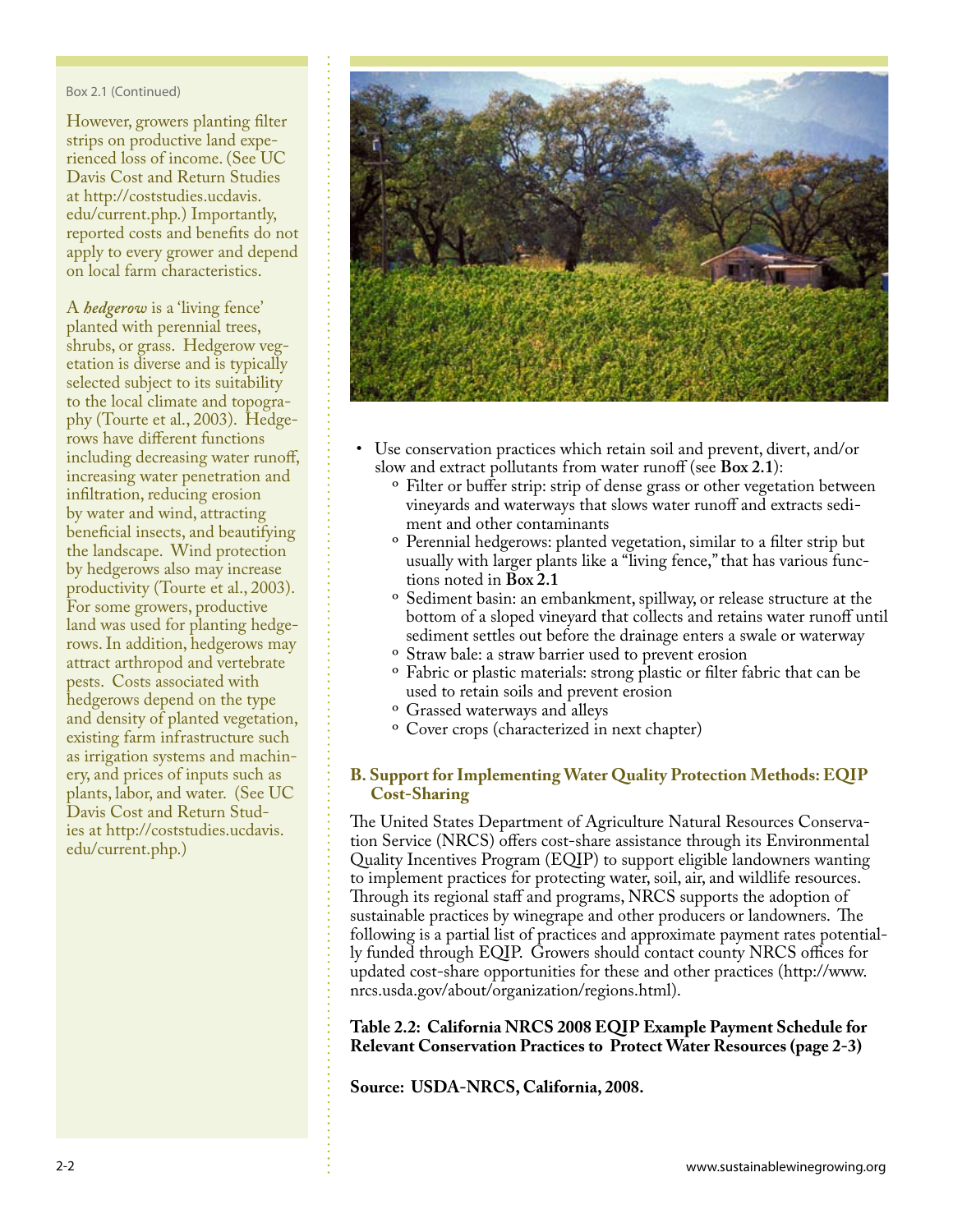| Prac-        |                                                      |                                                                                                      |                |                 |
|--------------|------------------------------------------------------|------------------------------------------------------------------------------------------------------|----------------|-----------------|
| tice<br>Code | <b>Practice/Activity Name</b>                        | <b>Practice/Activity Type</b>                                                                        | Unit<br>Type   | Payment<br>Rate |
| 322          | Channel Bank Vegetation (Ac.)                        | Channel Bank Perennial Herb Vegetation                                                               | Acre           | \$321.32        |
|              | Channel Bank Vegetation Trees and                    |                                                                                                      | Acre           |                 |
| $322$        | Shrubs                                               | Channel Bank Tree & Shrub Establishment                                                              |                | \$535.50        |
|              |                                                      | Seedbed Preparation, Seed & Seeding, Native Acre                                                     |                |                 |
| 327          | Conservation Cover (Ac.)                             | Orchard/Vineyard<br>Seedbed Preparation, Seed & Seeding, Non-                                        | Acre           | \$261.78        |
| 327          | <b>Conservation Cover (Ac.)</b>                      | Native Orchard/Vineyard Cover Floor                                                                  |                | \$97.33         |
|              |                                                      | Seedbed Preparation, Seed & Seeding, Non-                                                            | Acre           |                 |
| 327          | Conservation Cover (Ac.)                             | Native Erosion Control, Water Quality                                                                |                | \$188.73        |
| 340          | Cover Crop (Ac.)                                     | Cover Crop, Non-Irrigated                                                                            | Acre           | \$60.85         |
| 340          | Cover Crop (Ac.)                                     | Cover Crop, Irrigated                                                                                | Acre           | \$112.29        |
| 329          | Residue Management, No-Till Seeding                  | No Till                                                                                              | Acre           | \$50.00         |
| 329          | Residue Management, Strip Till Seed                  | Strip Till                                                                                           | Acre           | \$50.00         |
| $342$        | Critical Area Planting (Ac.)                         | Seed, Hydromulch, Tackifier                                                                          | Acre           | \$499.29        |
| 342          | Critical Area Planting (Ac.)                         | Seed, Plant, Hydroseed, Erosion Blanket                                                              | Acre           | \$1,229.31      |
| $342$        | Critical Area Planting (Ac.)                         | Seed, Straw Mulch                                                                                    | Acre           | \$248.23        |
| 344          | Residue Management, Seasonal                         | Tillage Residue Management                                                                           | Acre           | \$30.00         |
| 344          | Residue Management, Seasonal                         | <b>Rice Residue Management</b>                                                                       | Acre           | \$30.00         |
| 345          | Residue Management, Mulch Till                       | Mulch Till Dust Control                                                                              | Acre           | \$30.00         |
| $345$        | Residue Management, Mulch Till                       | Mulch Till                                                                                           | Acre           | \$30.00         |
|              | Windbreak/Shelterbelt Establishment                  |                                                                                                      | Foot           | \$0.08          |
| 380<br>380   | Windbreak/Shelterbelt Establishment                  | <b>Vegetation Control</b><br>Establishment-Bare Root                                                 | Foot           | \$1.14          |
| 380          | Windbreak/Shelterbelt Establishment                  | Establishment-1 Gallon                                                                               | Foot           | \$1.26          |
|              | Windbreak/Shelterbelt Establishment                  |                                                                                                      | Foot           |                 |
| 380          | (Ft.)                                                | Establishment-1 Gallon Bar Mats                                                                      |                | \$1.47          |
| 390          | Riparian Herbaceous Cover (Ac.)                      | Native Riparian Herb, Cover Broadcast                                                                | Acre           | \$552.29        |
| 390          | Riparian Herbaceous Cover (Ac.)                      |                                                                                                      | Acre           | \$449.29        |
|              |                                                      | <mark>Drilled Riparian Herbaceous Cover, Native</mark><br>Non-Native Riparian Herb, Cover Drilled or | Acre           |                 |
| 390          | Riparian Herbaceous Cover (Ac.)                      | <b>Broadcast</b>                                                                                     |                | \$203.12        |
|              |                                                      | Seedbed Preparation, Seed & Seeding, Non-                                                            | Acre           |                 |
| 393          | Filter Strip (Ac.)                                   | <b>Native</b>                                                                                        | Acre           | \$250.00        |
| 393          | Filter Strip (Ac.)                                   | Non-Native Seedbed Prep, Seeding,                                                                    | Acre           | \$116.67        |
| 393          | Filter Strip (Ac.)<br>Stream Habitat Improvement and | Native Seedbed Prep, Seeding                                                                         | Acre           | \$393.48        |
| 395          | Management (Ac.)                                     | <b>Stream Improvement</b>                                                                            |                | \$5,001.60      |
| 396          | Fish Passage (No.)                                   | Fish Screen - Barrier Removal                                                                        | CuYd           | \$13.20         |
| 422          | Hedgerow Planting (Ft.)                              | <b>Hedgerow Planting</b>                                                                             | Foot           | \$1.44          |
| 422          | Hedgerow Planting (Ft.)                              | <b>Hedgerow Intensive Planting</b>                                                                   | Foot           | \$1.95          |
| 441          | Irrigation System, Microirrigation                   | Establishing Upland Wildlife Habitat                                                                 | Acre           | \$400.00        |
| 484          | Mulching (Ac.)                                       | Mulch, Moisture and Erosion Control                                                                  | Ac             | \$298.50        |
| 570          | <b>Runoff Management System</b>                      | Runoff Management System (PAM)                                                                       | Each           | \$5,000.00      |
| 580          | <b>Streambank and Shoreline Protection</b>           | Streambank & Shorel Protect, High Complex                                                            | F <sub>t</sub> | \$121.97        |
| 587          | <b>Structure for Water Control</b>                   | Rock Structure, Wildlife                                                                             | Each           | \$19.00         |
| 587          | <b>Structure for Water Control</b>                   | Fish Screen Structure > 10cfs                                                                        | NO.            | \$9,950.00      |
| 595          | Pest Management (Ac.)                                | Reduced Risk Level 1                                                                                 | Acre           | \$30.00         |
| 595          | Pest Management (Ac.)                                | Reduced Risk Level 2                                                                                 | Acre           | \$95.00         |
| 595          | Pest Management (Ac.)                                | <b>Transition to Organic Certification</b>                                                           | Acre           | \$100.00        |
| 636          | <b>Water Harvesting Catchment</b>                    | Catchment                                                                                            | Each           | \$750.00        |
| 638          | Water and Sediment Control Basin                     | 2'X2' concrete box                                                                                   | NO.            | \$245.10        |
| 638          | Water and Sediment Control Basin                     | Water and Sediment Control Basin                                                                     | NO.            | \$4,902.00      |
| 317          | <b>Composting Facility</b>                           | Processing Pad                                                                                       | sq. ft.        | \$2.63          |
| 317          | <b>Composting Facility</b>                           | <b>In-Vessel Composting System</b>                                                                   | Each           | \$52,500.00     |